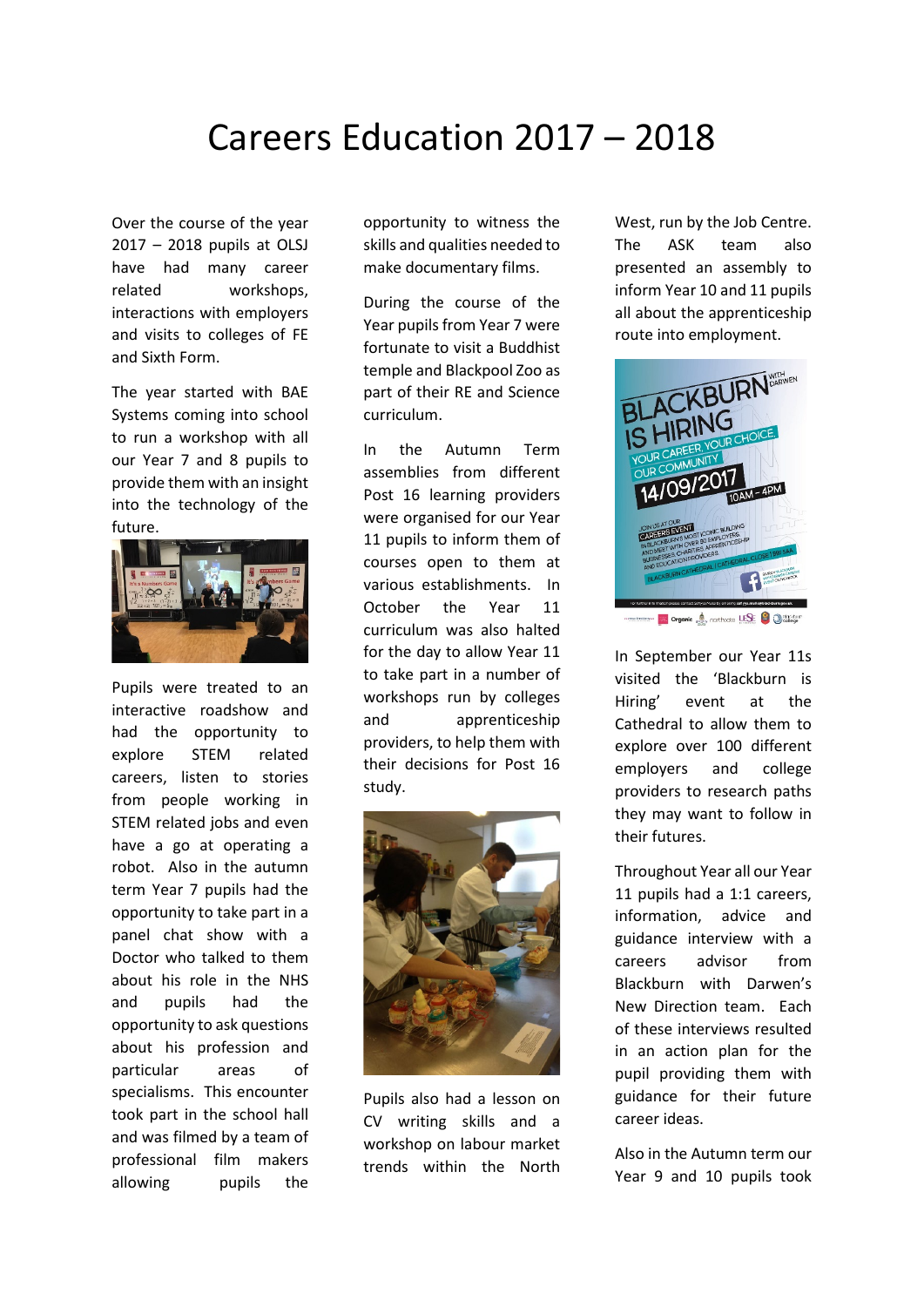part in a workshop that helped them develop their employability skills and for pupils to consider their strengths and aspirations for the future.



Pupils took part in a number of tasks that engaged them in being reflective about themselves and helped them to develop an aspirational mind set. Throughout the year the Future U team have also worked closely with a cohort of our Year 9 pupils and conducted weekly mentoring sessions over a six week period to further help them consider careers for the future.



Both Year 9 and 10 pupils have had the opportunity to take part in STEM related enterprise competitions throughout the year. These have been held at Universities and Colleges in the North West.

As part of their Technology curriculum rotation Year 8 pupils have been introduced to the Start Profile Careers package.



This allows pupils to investigate and explore all sorts of careers and routes into employment. Pupils start by profiling themselves and rate their interests, qualities, work preferences and skills, and the database then suggests careers that may be suited to their profiles. Pupils can then explore these careers and find out how to get into these careers and what the labour market trends are like in these particular industries. All pupils have access to the Start Profile site that can be accessed through our school website, following the careers link.



Following their Pre Public Exams in December our Year 11 pupils had the opportunity to have a mock interview with someone from the business world. A number of representatives came into school and

conducted these formal interviews to provide our Year 11s with help and guidance on how to conduct themselves in an interview.

In the Spring term our Year 7 and 8 pupils attended a Barclays Bank Lifeskills workshop which was run by an up and coming singer. J Sol mixed music with many thought provoking messages for the pupils to help them consider their steps to success.

Our Year 10 pupils interested in a career with Health & Social Care were able to attend taster sessions at Blackburn College focusing on careers within Health.

In March our Year 9 pupils attended the Blackburn with Darwen Skills Showcase at DACA which enabled them to visit lots of career stands that highlighted the skills needed for various careers. Pupils were able to engage with different careers and learn about the skills they need to develop to succeed in various industries.



As part of their Business Studies course Year 9 pupils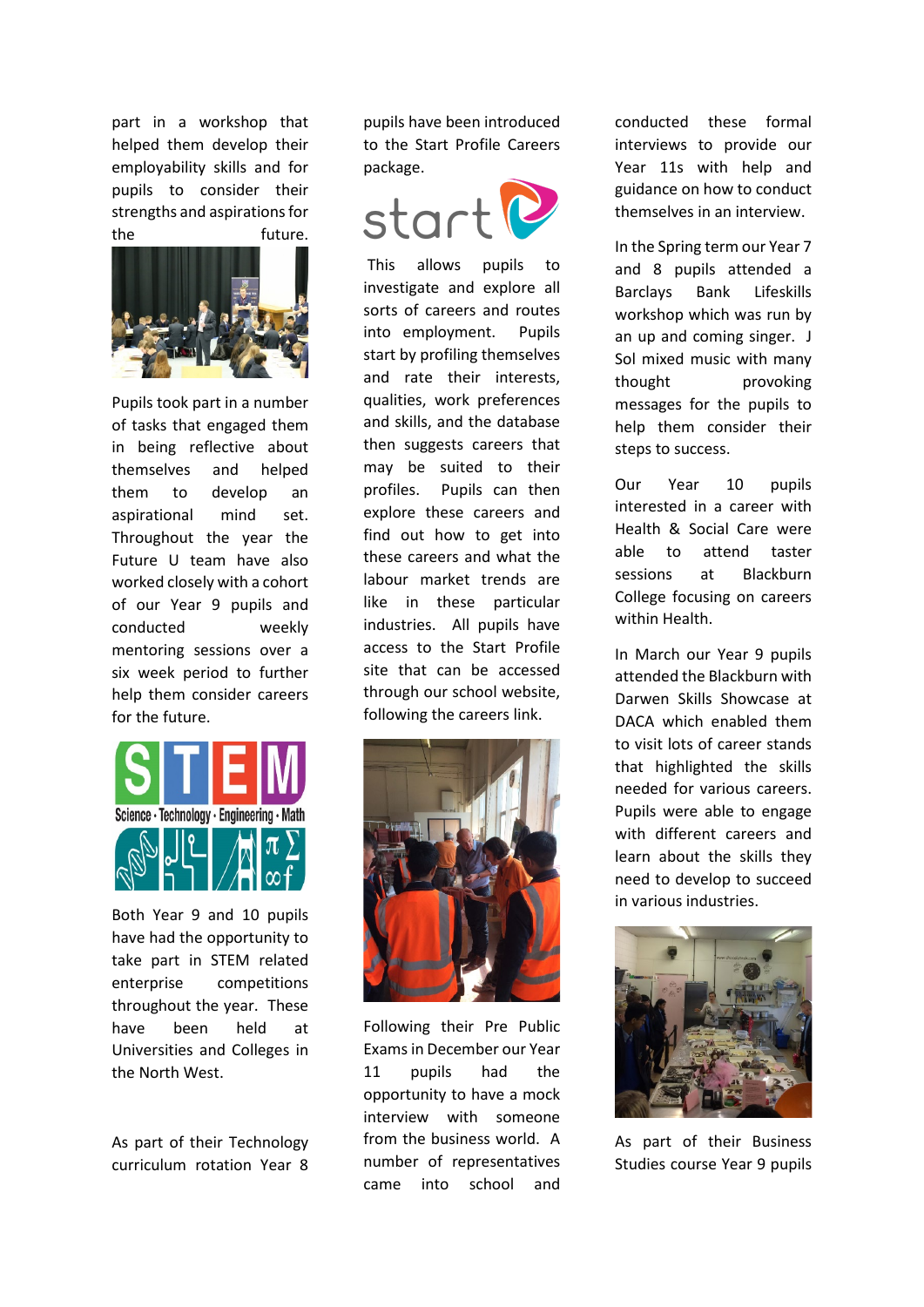have also been on study visits to local business including The Chocolate House and Darwen Terracotta to speak with the owners about skills needed for setting up in business and how businesses have to cope with the various economic conditions of the UK economy.



Within Science Year 8 pupils were able to visit the Science Museum in Manchester and Year 9 and 10 pupils took part in field work studies centred on Salford and Cleveleys. Pupils were able to research the regeneration of Salford Quays and look at the range of businesses that have been set up in the area.

In May our Year 9 and 11 pupils had the opportunity to watch a live show of Macbeth. A touring Shakespeare company visited our school and put on two live shows for the pupils. This enabled pupils to not only experience the amazing theatre but also admire the occupations of the actors present before them.

In June Year 10 pupils interested in careers in construction were taken to

Themis College in Burnley to take part in taster activities in building, plumbing and decorating. Pupils were able to have a go at the activities and speak with the college providers about opportunities at the college for them once they leave OLSJ. In July all Year 10 pupils took part in a visit to Blackburn College to take part in taster activities to help them decide what they may like to do once they leave OLSJ.



In July we held our own careers fair and invited over 25 employers / college providers / Armed Forces and apprenticeship



providers into school.

Each year group had their own specific hour time slot to visit the hall where they could collect information, speak with employers / colleges, etc to find out information that will help them with their future career paths.

Year 10 pupils also helped with the organising and running of sports days within our local feeder primary schools and the Year 9 MIND team went to the Awards Presentations at Preston North End's Deepdale Stadium where they won the Innovation Award for the activities they ran in school such as 'Job Swap'.

In our penultimate week at school our whole cohort of Year 9 pupils took part in the Premier League Enterprise programme at Blackburn Rovers.



Run over three consecutive days pupils met at Blackburn Rovers and took part in a range of workshops that helped develop their employability skills

To end the year all our Year 10 pupils had a 25 minute mentoring interview with a